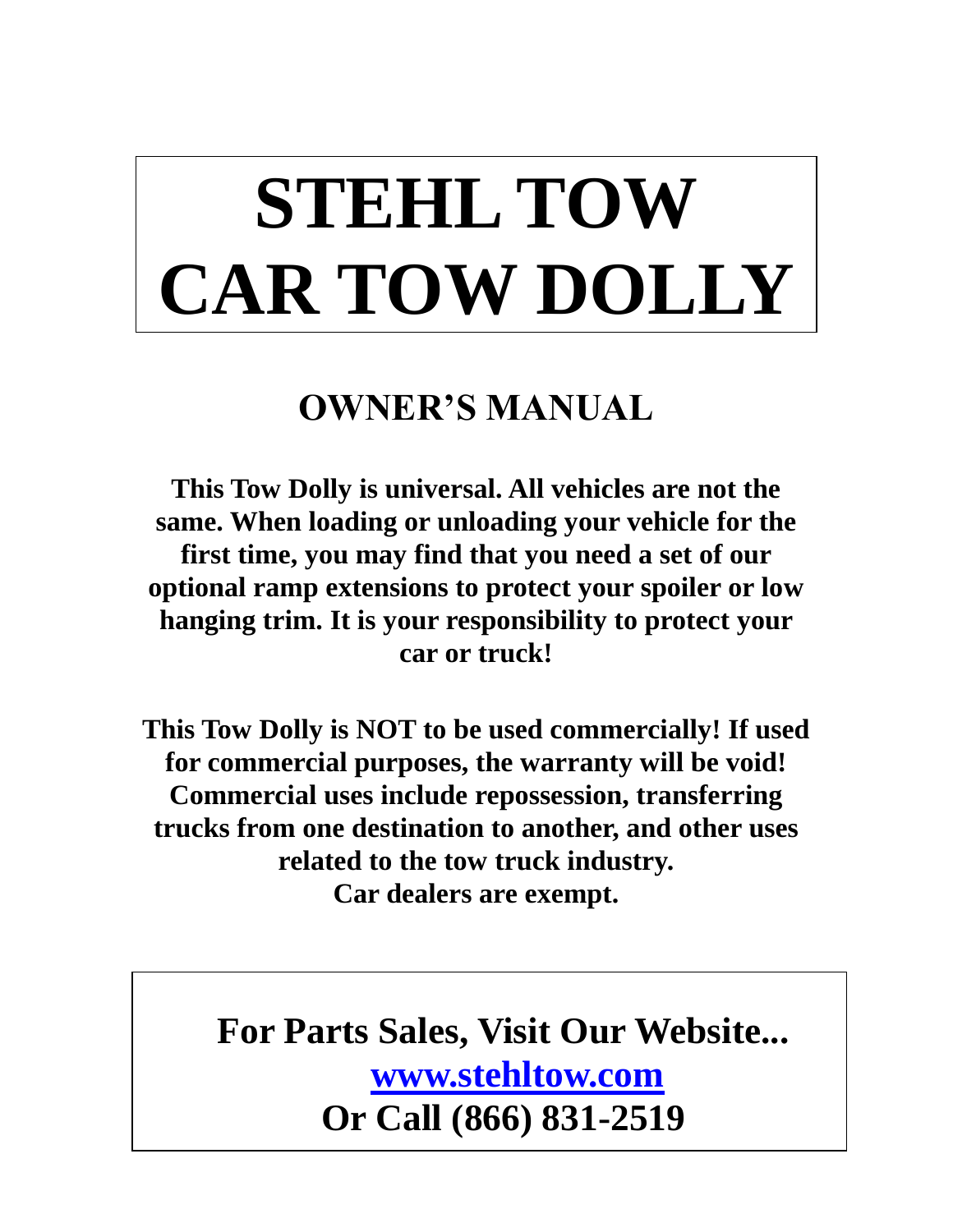# **CAUTION!**

# **Do not attempt to use reverse or back your tow dolly while it is loaded with your vehicle.**

## **CAUTION!**

**You must make very shallow turns when your tow dolly is loaded with your vehicle. DO NOT attempt any sharp turns.**

# **CAUTION!**

**This Tow Dolly should not be towed more than 100 miles unloaded.**

# **CAUTION!**

**Check adjustment on coupler. If it feels sloppy or loose, adjust ¾" nut under bottom.**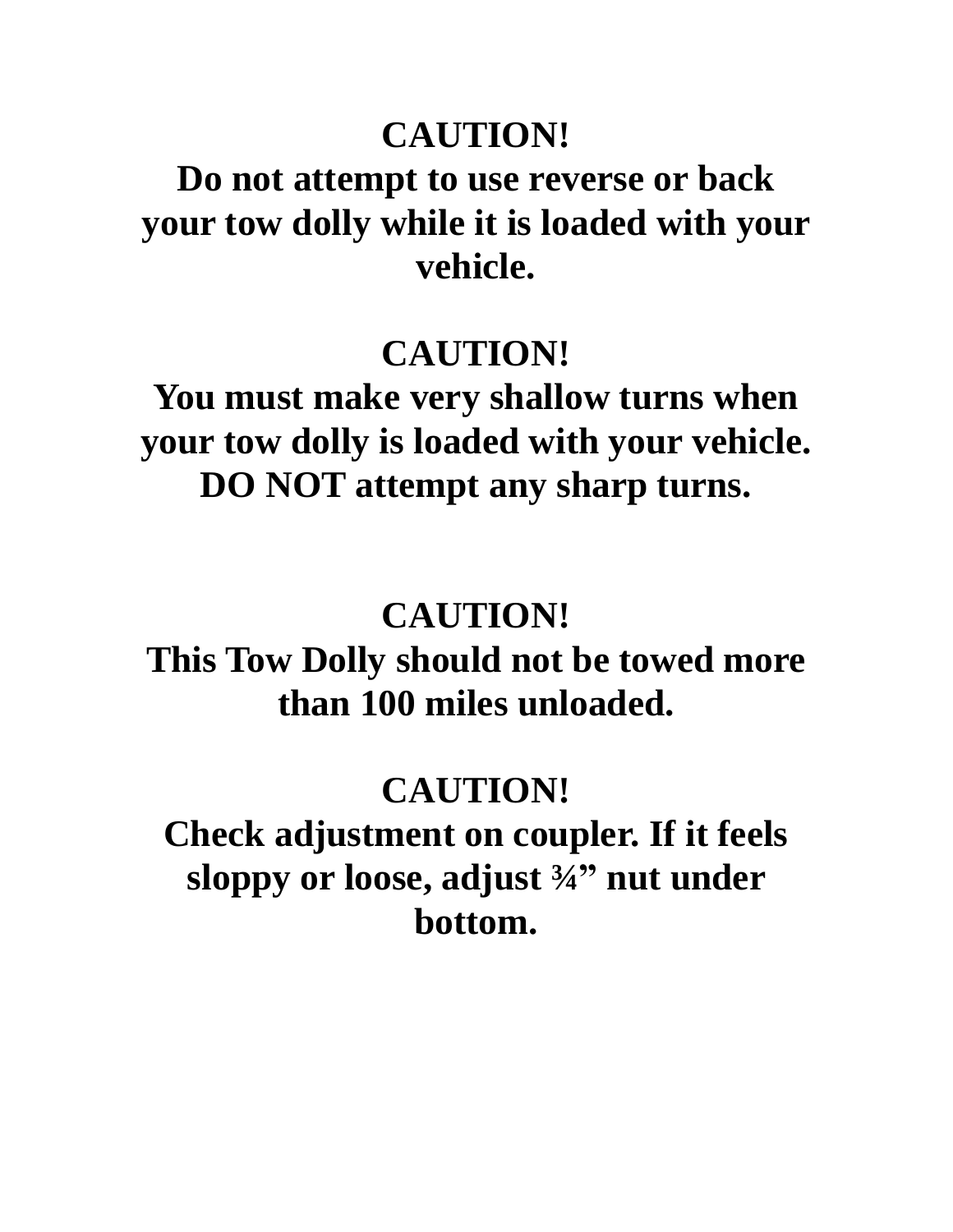## **STANDARD FEATURES**

### 1 YEAR WARRANTY CARD

**\*\* All electric brake dollies have a 60 day warranty on the brake parts\*\* \*\* All surge brake dollies have a 90 day warranty on the brake parts\*\* \*\* Cosmetic finish has a 60 day warranty \*\* \*\*\*Wiring harness & lights on tow dolly have a 30 day warranty\*\*\***

- Universal Certificate of Origin for Title
- Heavy Duty Frame For Maintenance Free Operation
- Completely Assembled
- 7000 LB Lashing Winches
- 6000 LB Rated Tire Nets
- Dual Safety Chains
- 13" Extra Heavy Duty 8 Ply RADIAL Tires
- Heavy Duty Spindles & Cast Hubs with Super Lube Hub
- Factory Wiring Harness Pre-wired For Optional Electric Brakes
- DOT Approved LED Lighting
- Powder Coated Finish
- Sturdy Steel Fenders
- Maintenance Free Teflon Pads for Easy Turning Pan

#### **For Parts Sales, Visit Our Website... www.stehltow.com**

## **SAFETY FIRST**

#### **EACH TIME THE TOW DOLLY IS USED, ALWAYS CHECK THE FOLLOWING:**

- $\checkmark$  If you do not adjust the coupler before using the dolly, you will be liable for any damage incurred.
- $\checkmark$  Always adjust the coupler before using the Tow Dolly.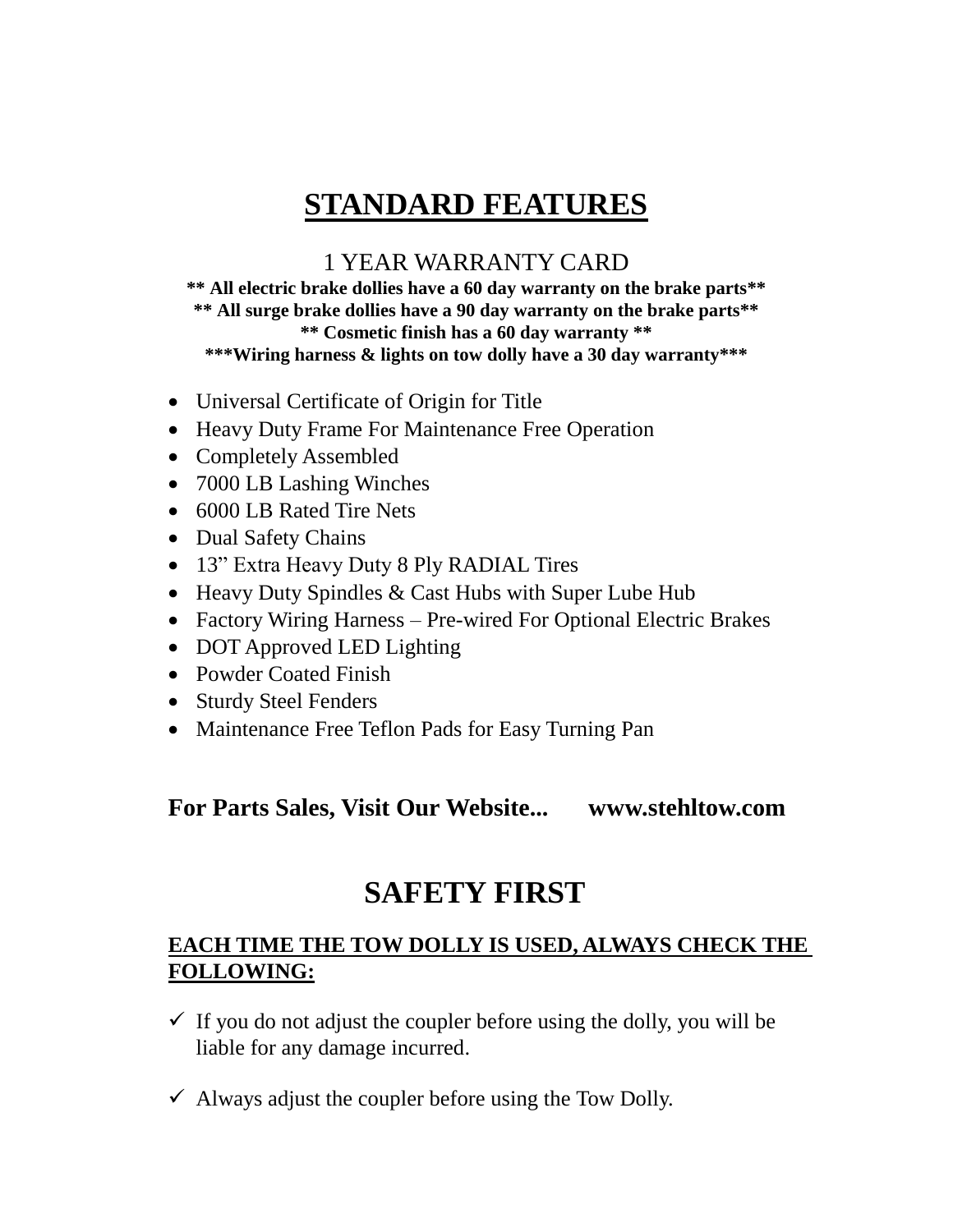- $\checkmark$  Always use a 2" ball rated for 5000 Lb.
- $\checkmark$  Verify trailer ball is tight on vehicle tow bar.
- $\checkmark$  Hitch ball on the towing vehicle should be 15" to 19" from the ground to the top of the plate that the trailer ball mounts through.
- $\checkmark$  Verify coupler & ball connection and then secure safety latch with pin or lock. Check play in coupler and adjust if necessary.
- $\checkmark$  Inspect safety chains for wear or cracks.
- $\checkmark$  To connect safety chains, crisscross them under tongue/coupler and connect to the vehicle tow bar. The left tow dolly chain should be hooked to the right side of the vehicle tow bar and the right tow dolly safety chain should be hooked to the left side of the vehicle tow bar.
- $\checkmark$  Be sure tire pressure is 65 PSI when tires are cold. Remember, temperature affects tire pressure.
- $\checkmark$  Make sure tie down straps are not frayed and cross-stitching is not broken.
- $\checkmark$  Wheel lug nuts should be tightened to 85 foot lbs BEFORE USE.
- $\checkmark$  Always be sure steering in towed vehicle is locked or tied off. Car needs to be in PARK or in GEAR.

#### **ALL CONSUMERS ARE RESPONSIBLE FOR GETTING AUTHORIZATION FROM STEHL-TOW BEFORE ANY REPAIRS ARE DONE. A WRITTEN ESTIMATE WILL BE NEEDED FOR APPROVAL IF NO AUTHORIZED DEALER IS AVAILABLE.**

#### **NEVER ALLOW ANYONE TO STAND BETWEEN THE TOWING VEHICLE AND THE VEHICLE BEING TOWED WHILE LOADING OR UNLOADING.**

#### **THIS UNIT WAS NOT DESIGNED TO BACK UP WHEN**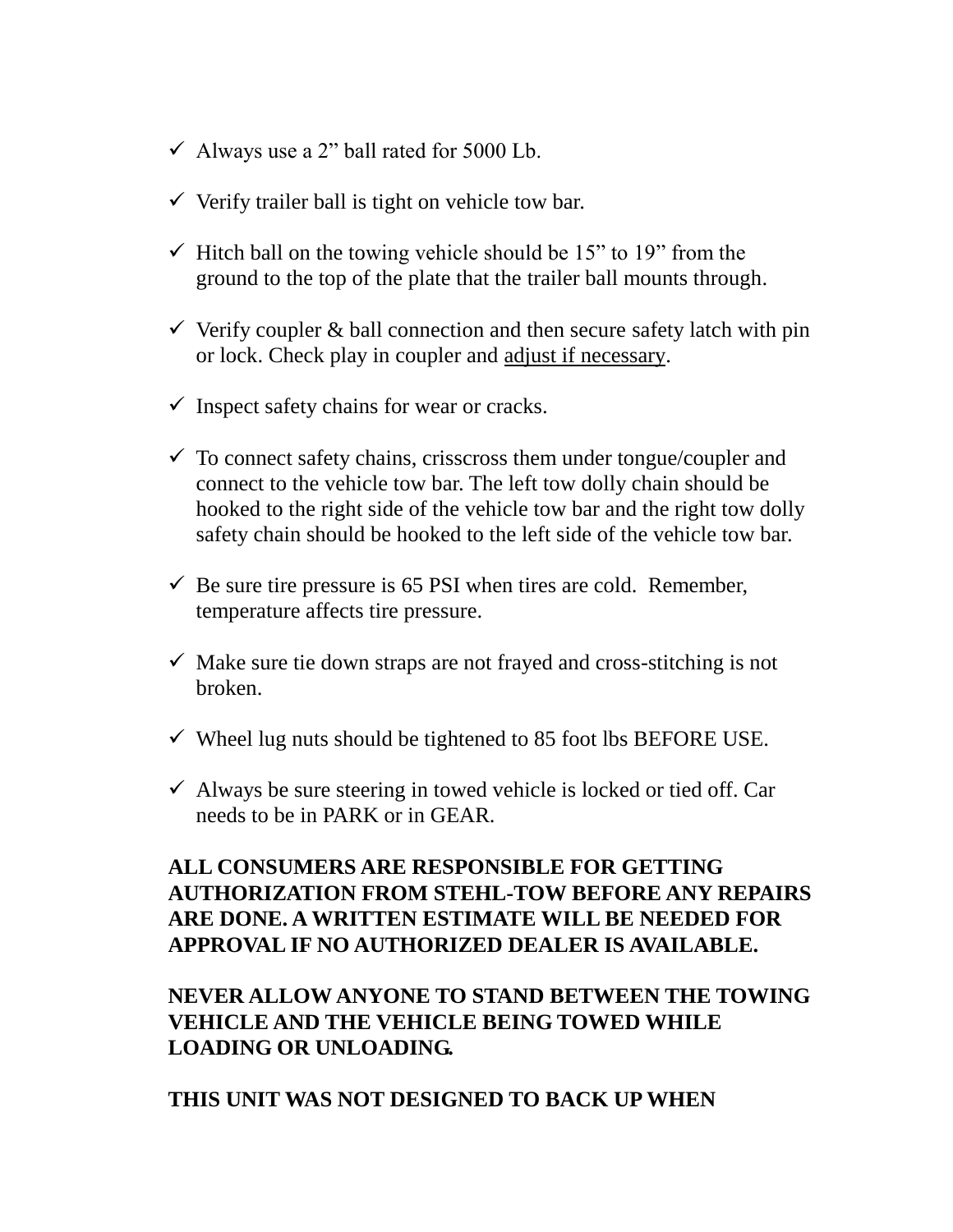#### **TOWING.**

#### **ALWAYS MAKE SURE SAFETY CHAINS ARE CONNECTED TO TOWING VEHICLE BEFORE TOWING.**

#### **STOP PERIODICALLY TO CHECK SAFETY ITEMS LISTED ABOVE.**

## **CARE AND MAINTENANCE**

- 1. Tighten wheel lug nuts after first 25 miles.
- 2. After first 2000 miles, repack bearings and check for proper adjustment. After 12000 miles, replace the bearings and seals.

CAUTION: Tie Down Straps are new and will stretch. Straps must be tightened after the first 25 miles and checked again after 50 miles.

## **WIRING**

| CODE                     |
|--------------------------|
| <b>LEFT TURN SIGNAL</b>  |
| <b>RIGHT TURN SIGNAL</b> |
| <b>TAIL LIGHTS</b>       |
| <b>GROUND</b>            |
| <b>OPTIONAL BRAKES</b>   |
|                          |

## **LOADING & UNLOADING**

**When loading the car for the first time, have a second person watch the front end of the car to ensure that it does not make contact with the tow dolly. If your car makes contact with the tow dolly when loading or unloading, you may need our optional Ramp**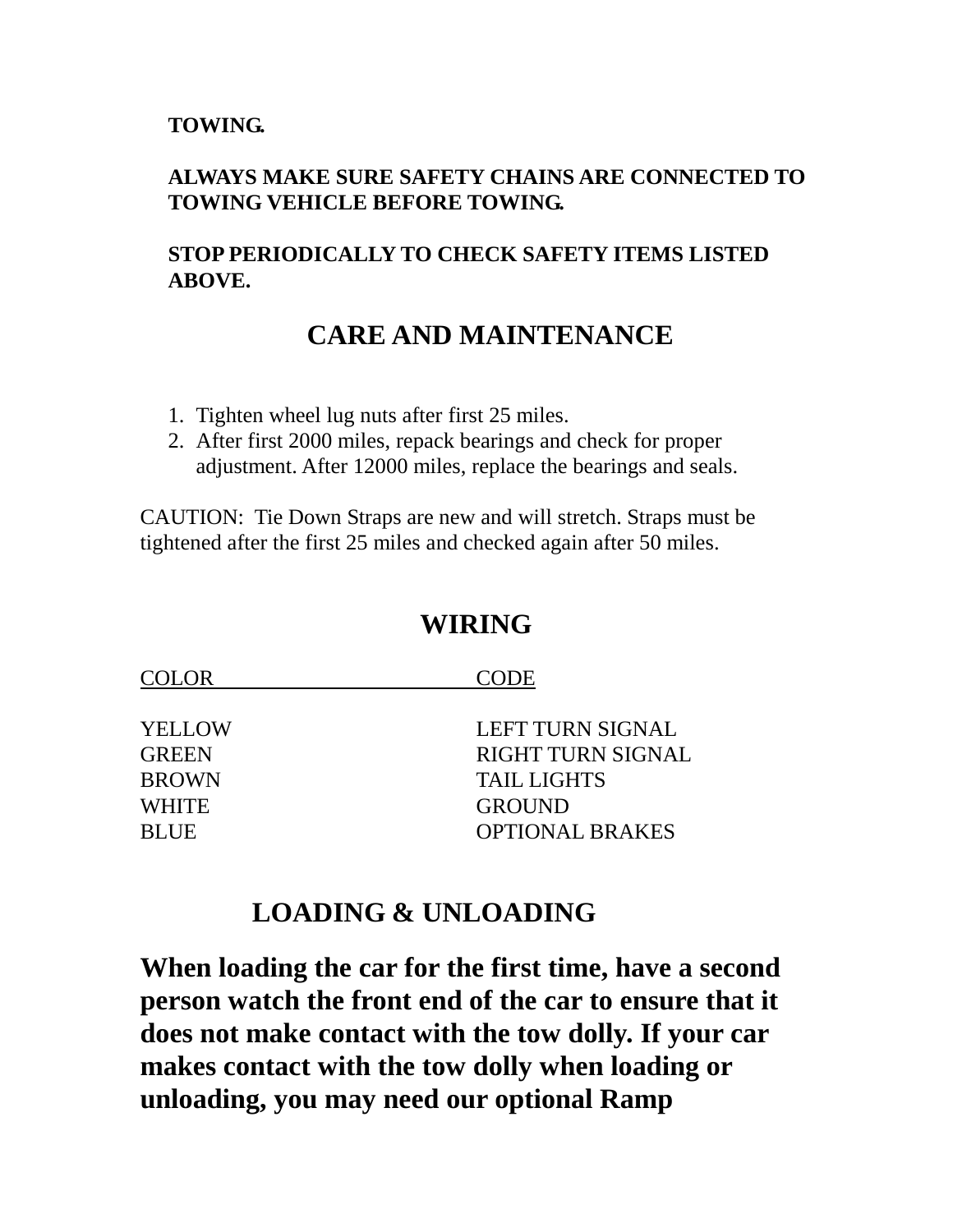## **Extensions. These can be purchased on our website: [www.stehltow.com](http://www.stehltow.com/)**

## **Stehl Tow is not responsible for any damages to your vehicle caused by negligent loading or unloading.**

- **1.** Hook the tow dolly to the towing vehicle**. WARNING: BE SURE COUPLER IS SECURE. HANDLE ON DOLLY IS FOR LIFTING THE DOLLY ONLY. IT IS NOT TO BE USED FOR PUSHING OR PULLING THE DOLLY.**
- 2. Remove the tie down straps from the ratchets and lay them to the side of the tow dolly so that they do not get run over when loading vehicle. Slide the ratchets as far out as they will go to avoid contact with the car you are loading.
- 3. Remove safety retaining collar and safety pin to allow ramps to tilt and touch the ground. NOTE: THE PAN SHOULD BE STRAIGHT ON AXLE.
- 4. Drive the vehicle to the tow dolly ramps and stop. Check to be sure that the wheels are centered on the ramps. Be sure that you are putting the drive wheels of the towed vehicle on the tow dolly.
- 5. Drive the vehicle onto the tow dolly until the tires butt up to the tire stops.
- 6. Lay the tie down straps over the tires and adjust to fit the tire snug (about 1/3 of the way down over the tire). Using the hook from the tie down strap, fasten the pin.
- 7. Insert the straight end of the tie down strap through the ratchet. Pull up slack and hand tighten. NOTE: The rear of the tie down straps have hooks. They can be moved side to side to adjust to different wheelbases. Likewise, make sure the hook part if the strap is centered. Also, the ratchets in front of each tire are adjustable. Move these to the center of the tire before you snug up the tie down straps.
- 8. Tighten straps. Old style ratchets: Use wrench provided with dolly.

New style ratchets: Use handle to tighten strap.

- 9. After loading and securing the tie down straps, placing the safety retaining collar in its factory position, and re-inserting the safety pin, tow the vehicle a short distance making a couple of S like turns. Then recheck the tie down straps to be sure they are still tight.
- 10. Attach the pan safety chains to the frame or sway bar of tow vehicle ensuring not to overtighten.
- 11. To unload use the same wrench to put pressure on the ratchet. Using other hand, press in on U-shaped flat bar just under ratchet wheel. This will loosen the strap. **CAUTION: Watch your Teeth! Do not try to unravel strap all in one pass. Take three or four bites with wrench.**
- 12. For unloading simply reverse steps (1 to 10).
- 13. Lock or tie off steering wheel in the towed vehicle. Make sure vehicle is in PARK or in GEAR.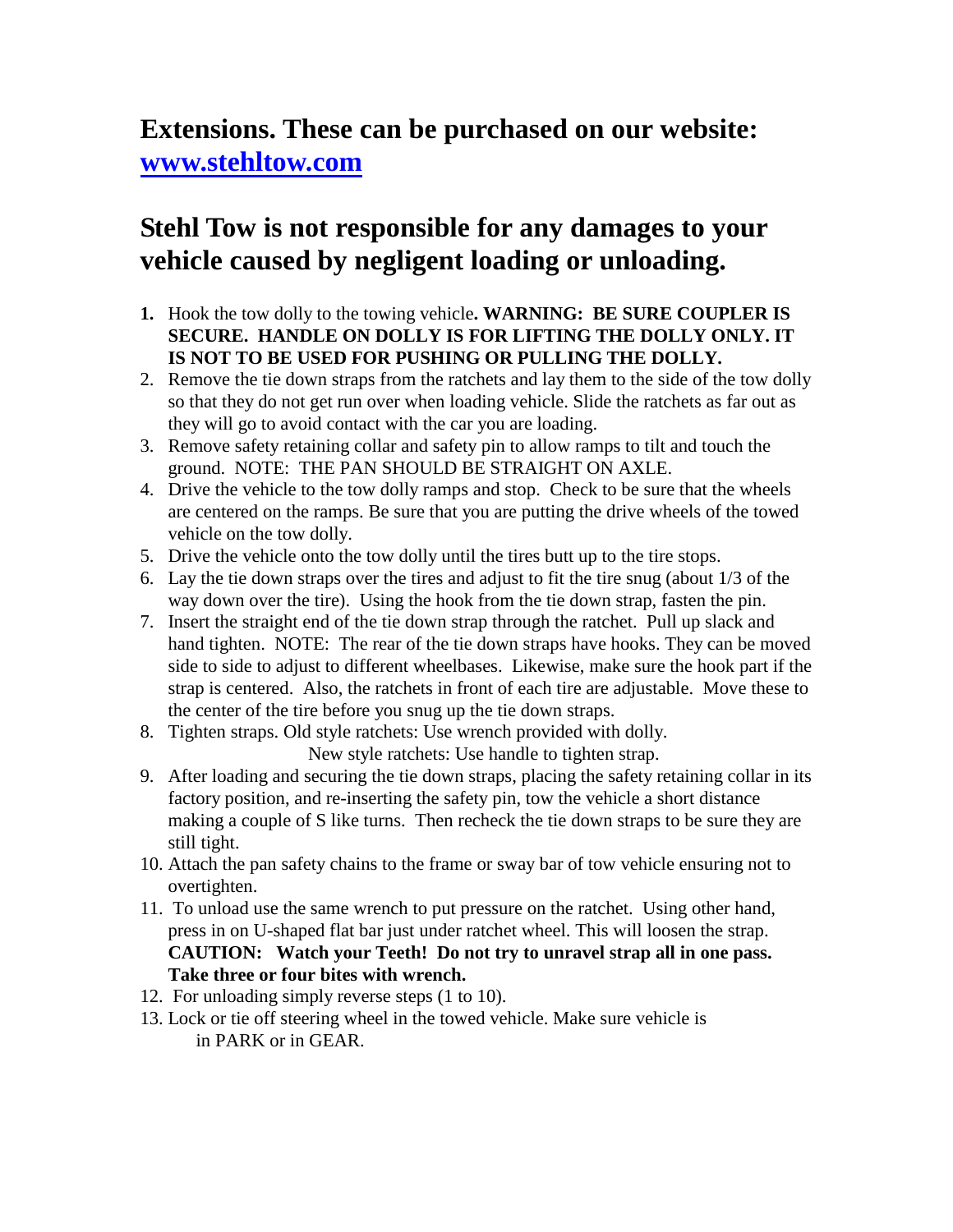WARNING: Tie Down Straps are new and will stretch. Straps must be tightened after the first 25 miles and checked again after 50 miles.

#### **ALL CONSUMERS ARE RESPONSIBLE FOR GETTING AUTHORIZATION FROM STEHL-TOW BEFORE ANY REPAIRS ARE DONE. A WRITTEN ESTIMATE WILL BE NEEDED FOR APPROVAL IF NO AUTHORIZED DEALER IS AVAILABLE.**

#### **Stehl Tow 1-866-831-2519**

**Stehl Tow is not responsible or liable for indirect, special or consequential damages arising out of or in connection with the use or performance of the product or other damages with respect to any economic loss, loss of property, personal injury, loss of revenue or profits, or cost of removal, installation or reinstallation or storage fees. Stehl Tow, at its option, shall be responsible only for the repair or replacement cost of the unit.**

#### **LIMITED WARRANTY**

Please read the warranty carefully. It is a "Limited Warranty" as defined in the U.S. Consumer product warranty. This warranty gives you specific legal rights and you may also have other rights that vary from state to state within the U.S.

#### **STEHL TOW RESPONSIBILITY**

For 1 (one) year from date of purchase Stehl Tow will replace or repair at its option any part defective in material or workmanship. The customer must return the defective part and pay any transportation charges to and from Stehl Tow. Stehl Tow may offer at its discretion, a complete unit warranty swap and the cost will be prorated to the owner.

\*\* Tow dollies used for REPOSSESSION have a limited 90 day warranty \*\*

\*\*Wiring and lights have a limited 30 day warranty\*\*

#### **OWNER RESPONSIBILITY**

Warranty begins on the date of customer's purchase from an authorized representative. For your convenience keep the dated bill of sale. Please fill out and mail your "Owner Registration Card" and a copy of sales receipt within 15 days of purchase.

#### **NOT COVERED BY LIMITED WARRANTY**

Tires and Rims; Wheel Bearings; Hitch Coupling Latch Assembly on Dolly; and Tie Down Straps. No towing bill or unauthorized work done.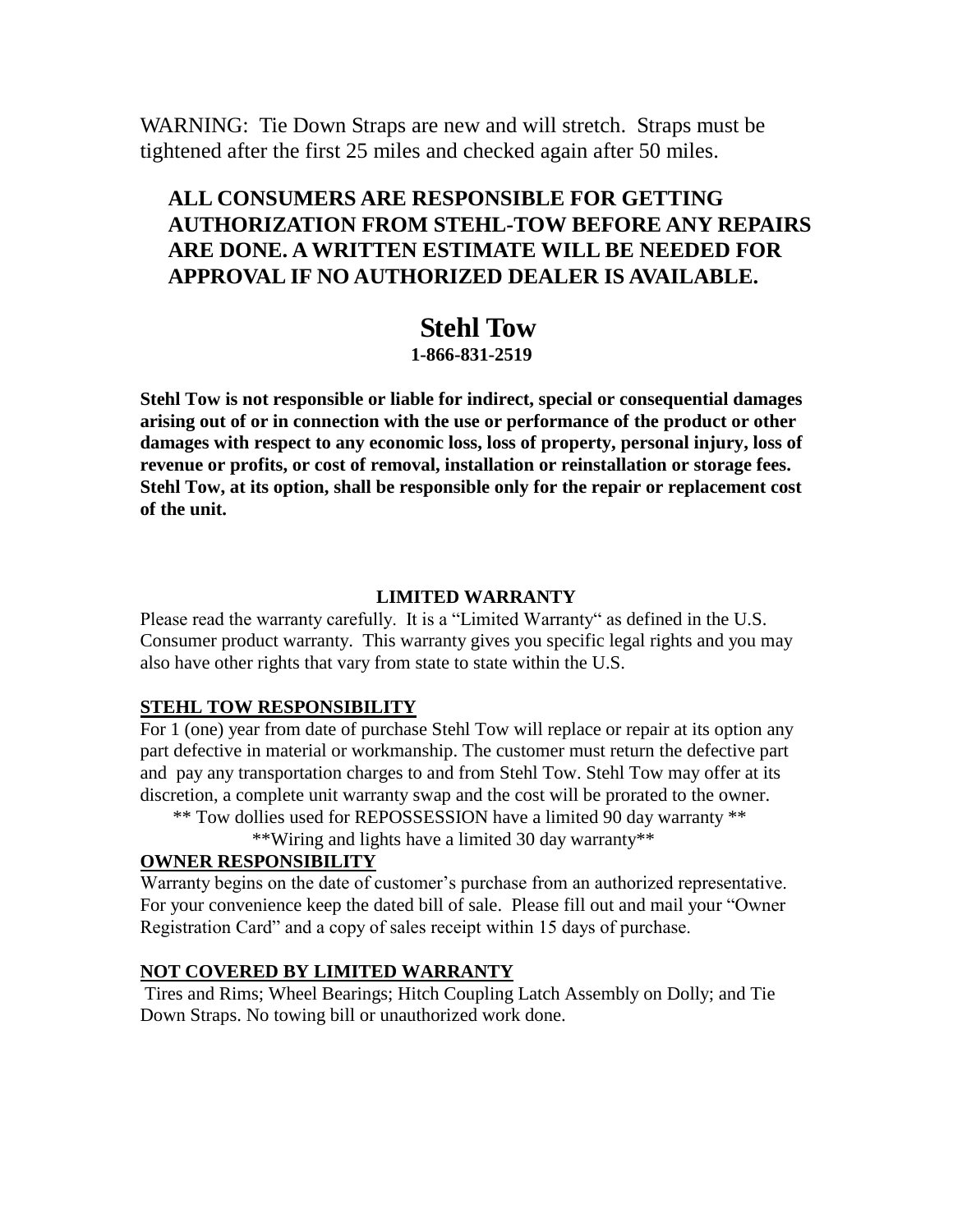## **All warranty work must be completed at Stehl Tow's office in Piedmont, SC.**

| <b>CUT HERE</b>   |  |                                                                                  |  |
|-------------------|--|----------------------------------------------------------------------------------|--|
|                   |  |                                                                                  |  |
|                   |  |                                                                                  |  |
|                   |  | CITY:___________________________STATE:________________ZIP CODE__________________ |  |
| DATE OF PURCHASE: |  | SERIAL #                                                                         |  |
|                   |  |                                                                                  |  |
|                   |  |                                                                                  |  |
|                   |  |                                                                                  |  |

Notice: In order for this limited warranty to be in effect, this section must be completed by original owner within 15 (fifteen) days of original purchase and returned to Stehl Tow Sales Co. along with a copy of sales receipt. Mail to Stehl Tow , 139 Highway 183, Piedmont, SC 29673. For parts sales, visit our website... [www.stehltow.com](http://www.stehltow.com/)

#### **ALL CONSUMERS ARE RESPONSIBLE FOR GETTING AUTHORIZATION FROM STEHL-TOW BEFORE ANY REPAIRS ARE DONE. A WRITTEN ESTIMATE WILL BE NEEDED FOR APPROVAL IF NO AUTHORIZED DEALER IS AVAILABLE.**